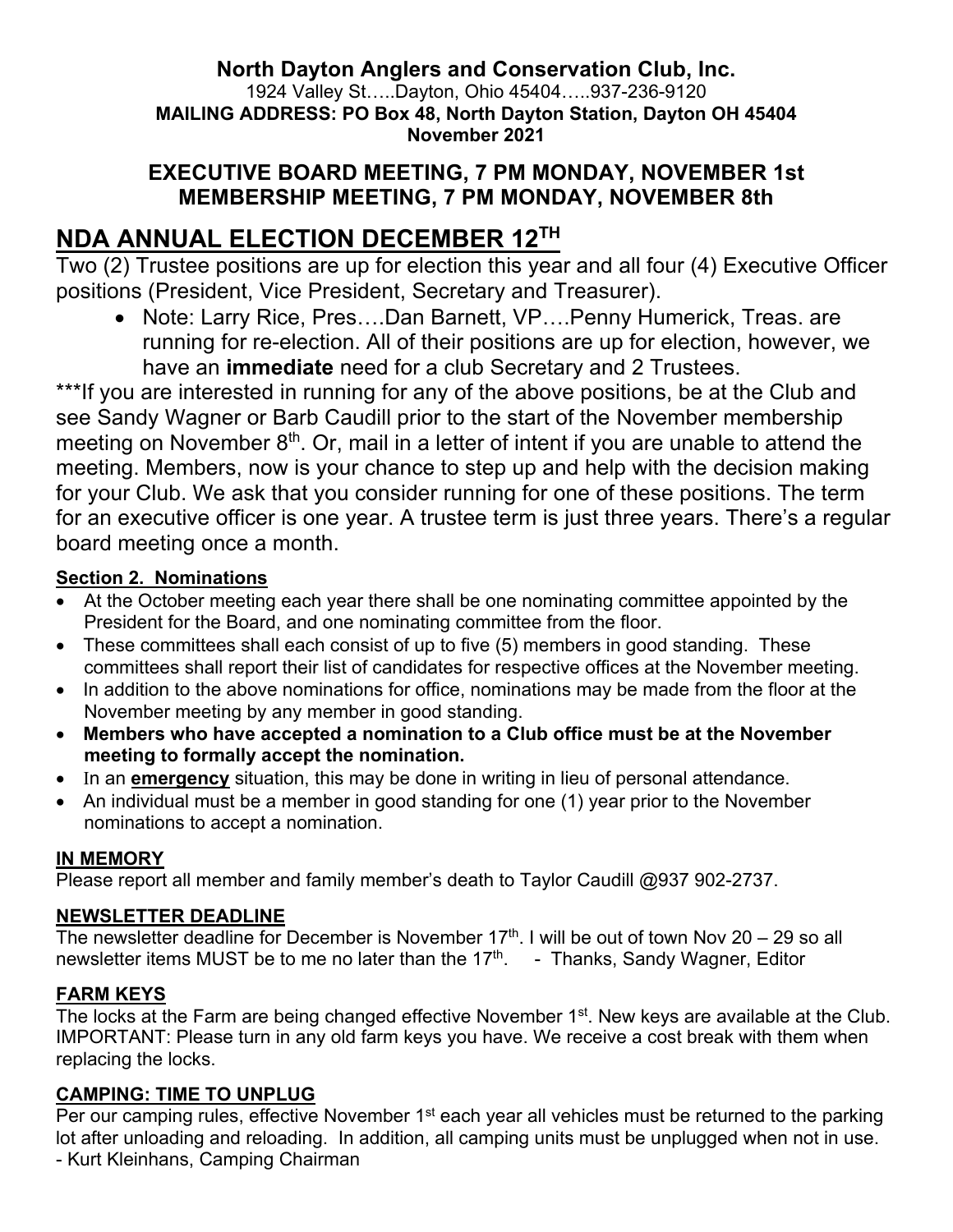# **\$250 CABELA'S GIFT CARD**

The current fundraiser for our bathroom remodel project is a **\$250 Gift Card to Cabela's!!** ONLY 100 tickets will be sold for this so you don't want to miss it. The cost is just \$10 each. Once the tickets are sold we'll draw the winner and it could be YOU! The drawing will take place on a Wednesday night after our 8 PM drawing. So, the quicker they sell, the quicker 'somebody' gets to go shopping!!! A few tickets are still available at the bar. If you'd like to check some out to sell (or buy)….. see Sandy on Wednesday.



## **FOOD DONATIONS**

The NDA Ladies Auxiliary is requesting non-perishable food items to assist in creating Dinner Baskets for local needy families during the holiday season. A donation basket is by the front door at the Club with a list of suggested items. Your support is appreciated.

**HELPING HAND:** In addition to food baskets this year the Ladies Auxiliary will be creating 'Helping Hand' baskets for some seniors and others who are on a fixed income. Many times that income makes getting even basic things a little tough. We'd like to help by putting together some baskets of simple items that could mean so much such as shampoo, tooth paste, laundry soap, dryer sheets,



lotions…even toilet paper, etc. Anything you can donate would be appreciated. A list of suggested items will be with the basket by the front door.

## **THANKSGIVING BASKET GIVE-AWAY**

 Kroger Gift Card Bottle of Wild Turkey Fall Towels Thanksgiving Platter Other Assorted Thanksgiving Decor



Tickets are \$1 ea or 10 for \$5. Basket to be given away at the November membership meeting. (Must sell \$50 in tickets before the give-away.)

The Ladies Auxiliary uses proceeds from our giveaways to provide food for the Holidays to needy families in the community. Thank you for your support.

## **HORSE RACES FRIDAY, NOVEMBER 12**

Friday, Nov 12th the NDA will become *Angler Downs* as the Ladies Auxiliary hosts horse races at the Club! Watching the horses gallop down the track is always a fun event for everyone. The betting windows will open by 6:45 with post time for race one at 7 PM. And remember…you can Own A Horse. That's right – OWN A HORSE! For just \$2 you can own a horse in a race and increase your chances of being a winner. With only 8 horses per race that makes your chances pretty good. (Owners need not be present to win.) Horses are available to 'Own' at the bar now. The kitchen will be open at 6 PM so you can get a bite to eat while you enjoy the action.

**WEDNESDAY NIGHT DINNERS:** Come to the Club on Wednesday night for our weekly drawing and while you're here, get yourself dinner! Dinner is available on Wednesday's from 6 to 8:30 PM. Check your email to see what the dinner of the week will be. Always a good deal and good food!!

**SUNDAY KITCHEN IS BACK:** Remember…the NDA is OPEN ON SUNDAY! And so is our SUNDAY NFL KITCHEN!!! That's right; stop in on Sunday and get some of your favorite foods, fresh and hot from your NDA kitchen. From 1 to 5 PM every Sunday throughout the regular NFL season….chicken wings, sliders, chicken chunks, french fries and more will be available. (Feel free to call in your order for pickup if you can't stay.) Also…..a Bucket of Beer special that's only available on Sunday. Stop in, support your Club and get some of the best food around at great prices!